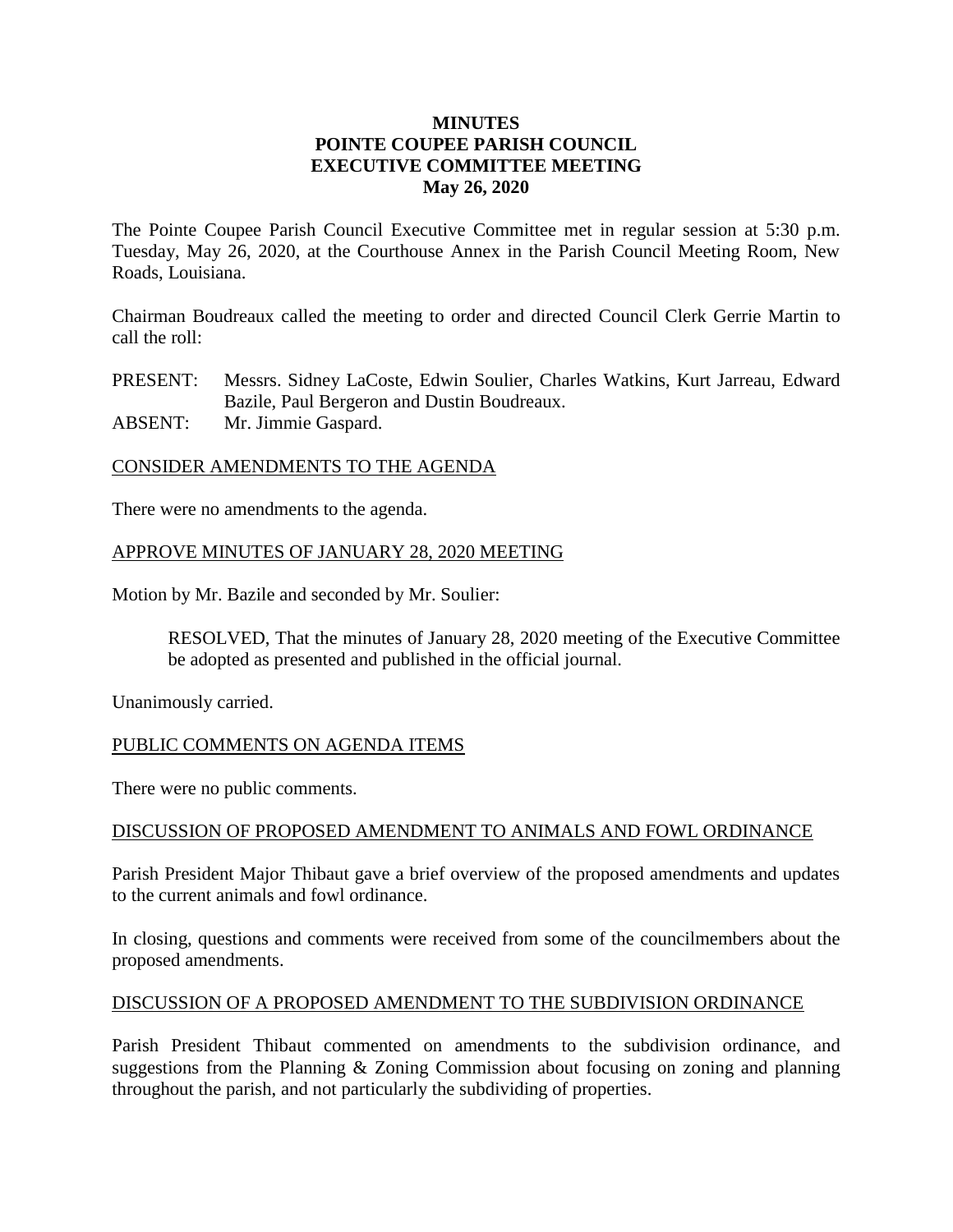Chairman Boudreaux commented on the timeline for approving plats to subdivide properties.

## DISCUSSION OF A PROPOSED ADOPTION WITH AMENDMENT OF THE 2015 PARISH ROAD RATING REPORT

Parish President Thibaut commented on the need to adopt the proposed 2015 Parish Road Rating Report that was presented in 2015, along with amendments to include a new road in a newly developed subdivision at Oscar.

Chairman Boudreaux commented on an amendment to correct the name of a road in a subdivision located at Oscar.

## DISCUSSION OF A PROPOSED AMENDMENT TO THE RESIDENTIAL & COMMERCIAL BUILDING PERMITS AND SANCTIONS FOR VIOLATION ORDINANCE

Parish President Thibaut reported on the reason for revisions to the proposed amendment to the residential and commercial building permits and sanctions for violation ordinance. He reported on concerns from the parish building official regarding some contractors not receiving permits, and need to include sanctions for violations in the ordinance.

## DISCUSSION OF PROPOSED CHANGES TO THE PARISH CODE OF ORDINANCES, CHAPTERS 17 THROUGH 24, TO ACCOUNT FOR THE IMPLEMENTATION OF THE POINTE COUPEE PARISH CHARTER

Chairman Boudreaux reported on the proposed changes and wording to the Parish Code of Ordinances, Chapters 17 through 24, to account for the implementation of the Pointe Coupee Parish Charter.

# DISCUSSION OF THE CURRENT ORDINANCE RELATIVE TO THE CREATION & STRUCTURE OF THE TOURIST COMMISSION

Chairman Boudreaux and councilmembers discussed the current ordinance relative to the creation and structure of the current Pointe Coupee Parish Tourist Commission. He commented on the ordinances received from Iberville, West Baton Rouge, and West Feliciana Parishes regarding the creation of their tourist commission as comparison to our parish. He reported that Iberville and West Feliciana Parishes are the same as our parish. He commented on an alternative of whether the council wants to change the membership to eight members to include one appointment from each councilmember.

President Thibaut commented on this matter and reported any structural changes to the membership will have to be made and approve by the legislature

### PARISH PRESIDENT'S REPORT/DEPARMENT UPDATES

Parish President Thibaut gave updates on the following: